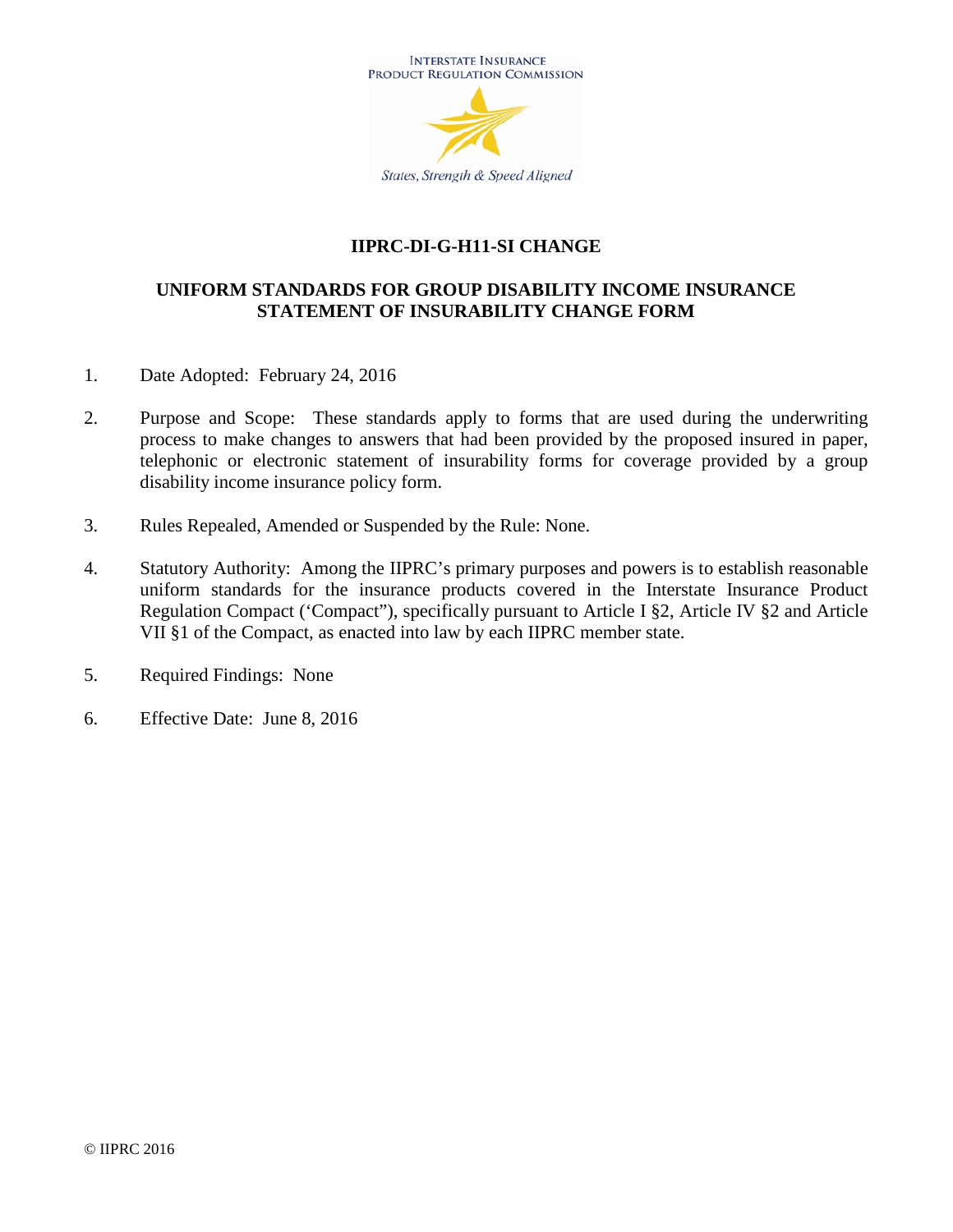Date: 2/24/2016 Adopted by the IIPRC Uniform Standards For Group Disability Income Insurance Statement of Insurability Change Form

# **UNIFORM STANDARDS FOR GROUP DISABILITY INCOME INSURANCE STATEMENT OF INSURABILITY CHANGE FORM**

|  | <b>Table of Contents</b> |
|--|--------------------------|
|--|--------------------------|

| <b>Provision/Section</b><br><b>SCOPE</b> |                                                           | <b>Page</b>                     |                |
|------------------------------------------|-----------------------------------------------------------|---------------------------------|----------------|
| §1.                                      | <b>Additional Submission Requirements</b>                 |                                 |                |
|                                          | A.                                                        | General                         |                |
|                                          | <b>B.</b>                                                 | Variability of Information      | $\overline{2}$ |
|                                          | $\mathcal{C}$ .                                           | <b>Readability Requirements</b> | $\overline{2}$ |
|                                          | D.                                                        | Fairness                        | $\overline{2}$ |
| §2.                                      | <b>Statement of Insurability Change Form Requirements</b> |                                 | 3              |
|                                          | A.                                                        | General                         | 3              |
|                                          | <b>Appendix A</b>                                         |                                 |                |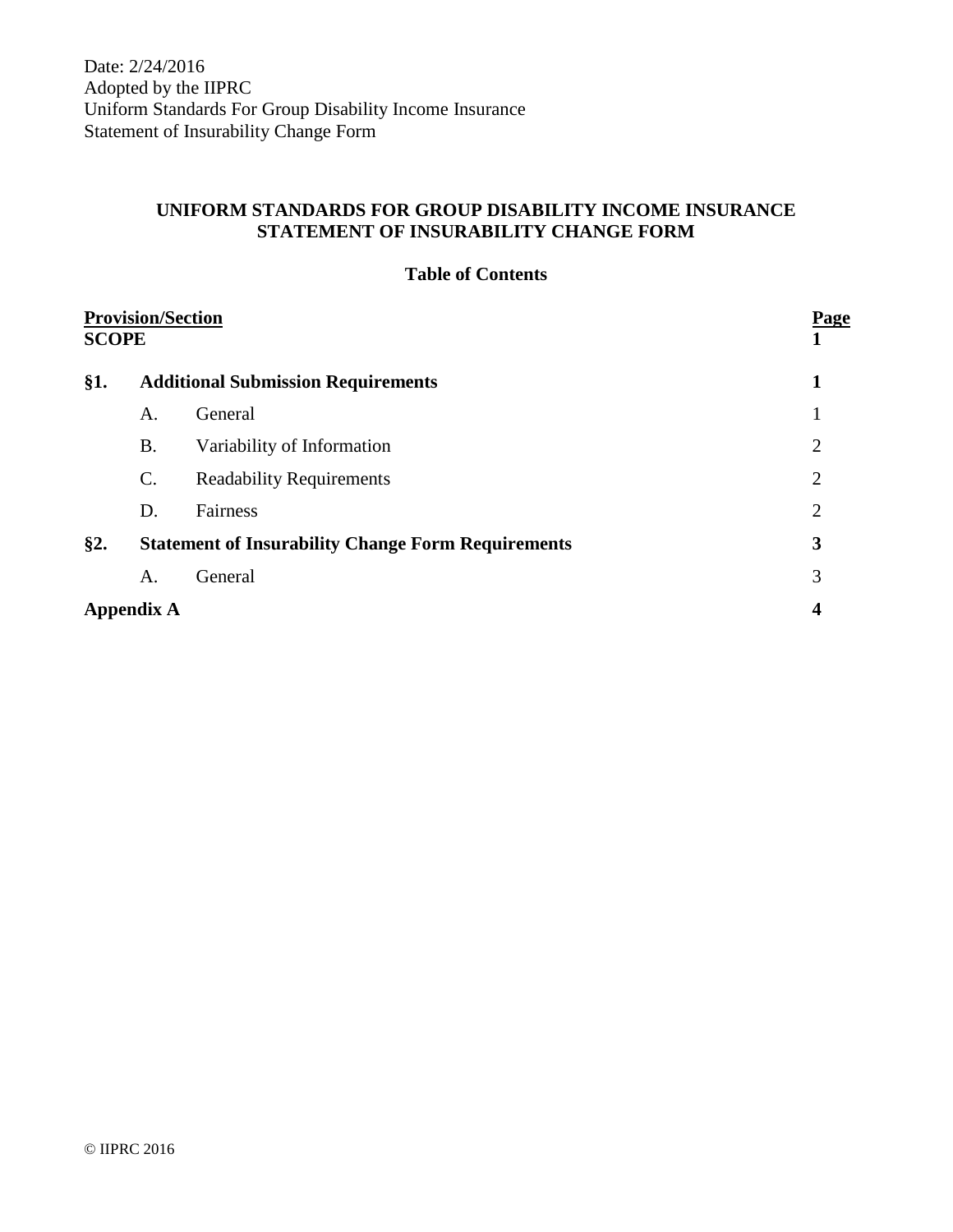# **UNIFORM STANDARDS FOR GROUP DISABILITY INCOME INSURANCE STATEMENT OF INSURABILITY CHANGE FORM**

*Scope*: These standards apply to forms that are used during the underwriting process to make changes to answers that had been provided by the proposed insured in paper, telephonic or electronic statement of insurability forms for coverage provided by a group disability income insurance policy form.

**Mix and Match:** These standards are not available to be used in combination with State Product Components as described in Section 111(b) of the Operating Procedure for the Filing and Approval of Product Filings, except that these standards are available to be used in combination with state-approved group life insurance policies and annuity contracts, provided that the disability income rider and all the components associated with the disability income rider, e.g. application and rates, are filed and approved in accordance with the applicable uniform standards. These standards are available to be used in combination with IIPRC-approved group insurance forms.

**Self-Certification:** These standards are not available to be filed using the Rule for the Self-Certification of Product Components Filed with the Interstate Insurance Product Regulation Commission.

As used in these standards the following definitions apply:

"Proposed Insured" means an applicant who completes a statement of insurability.

"Signed or Signature" means any symbol or method executed or adopted by a person with the present intention to authenticate a record, and which is on or transmitted by paper, electronic or telephonic media, and which is consistent with applicable law.

Terms not defined in these standards that are capitalized and italicized have the meanings specified in the Group Disability Income Insurance Policy and Certificate Standards for Employer Groups.

### **§ 1 ADDITIONAL SUBMISSION REQUIREMENTS**

### **A. GENERAL**

The following additional filing submission requirements shall apply:

- (1) All forms filed for approval shall be included with the filing. Changes to a previously approved form shall be highlighted.
- (2) If a filing is being submitted on behalf of an insurance company, a letter or other document authorizing the firm to file on behalf of the insurance company shall be included with the filing.
- (3) If the statement of insurability change form contains variable items, the submission shall include the Statement of Variability required in the specific Interstate Insurance Product Regulation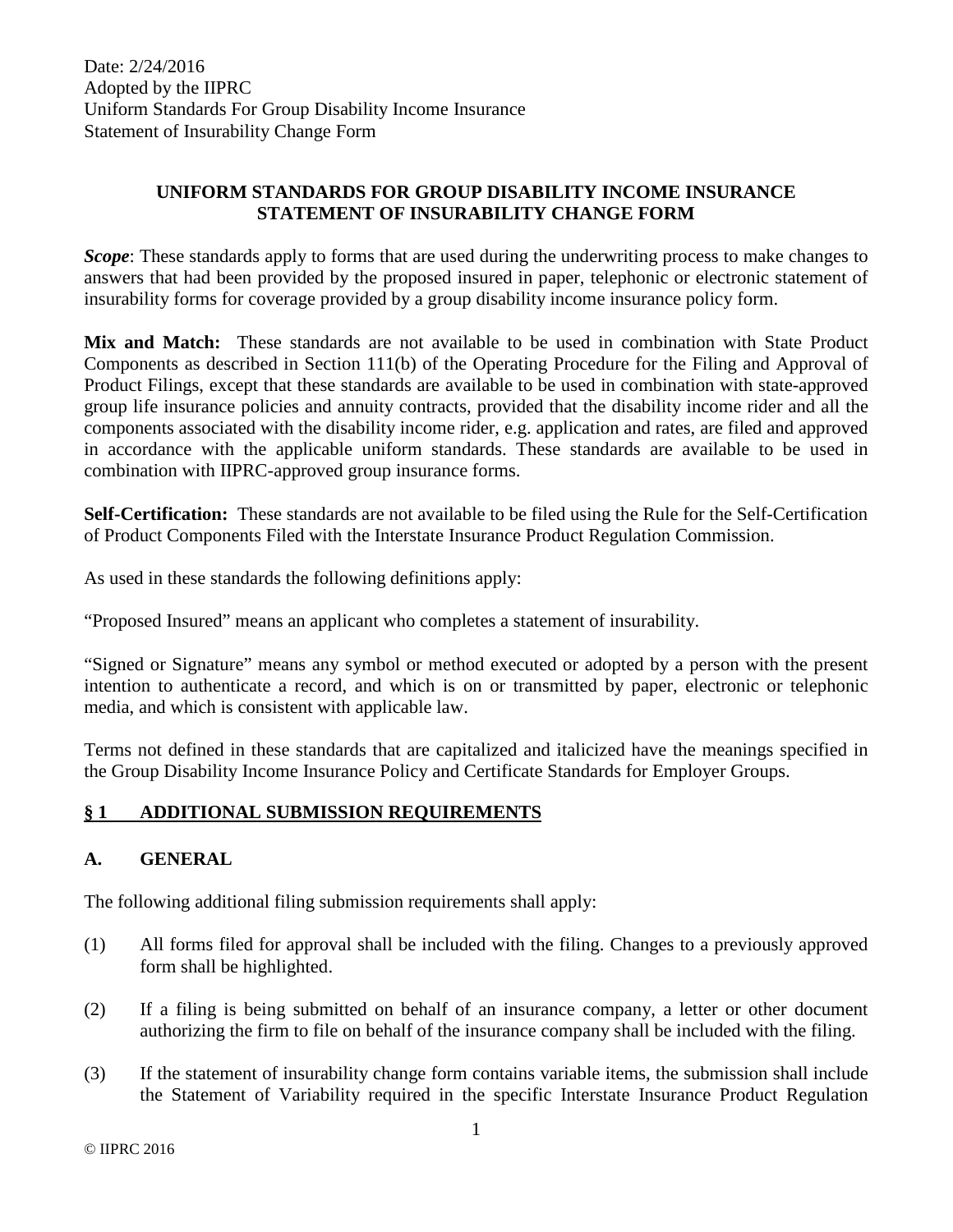Date: 2/24/2016 Adopted by the IIPRC Uniform Standards For Group Disability Income Insurance Statement of Insurability Change Form

> Commission national product standard. The submission shall also include a certification that any change or modification to a variable item shall be administered in accordance with the requirements in the Variability of Information section, including any requirements for prior approval of a change or modification.

- (4) A certification signed by an insurance company officer that the statement of insurability change form has a minimum Flesch score of 50, if applicable. If a statement of insurability change form or sections of a statement of insurability change form are subject to federal jurisdiction, and accordingly the Appendix A requirements will not apply, the certification shall include a statement to that effect.
- (5) A statement of the types of statement of insurability forms with which the statement of insurability change form will be used.

### **B. VARIABILITY OF INFORMATION**

(1) The insurance company may identify items that will be considered variable in the statement of insurability change form. The items shall be bracketed or otherwise marked to denote variability. The submission shall include a Statement of Variability that will discuss the conditions under which each variable item may change and shall include any terms and conditions that apply to a change.

#### **C. READABILITY REQUIREMENTS**

- (1) The text of the statement of insurability change form shall achieve a minimum score of 50 on the Flesch reading ease test or an equivalent score on any other approved comparable reading test. See Appendix A for Flesch methodology. This requirement shall not apply to statement of insurability change forms or a section of statement of insurability change forms that are subject to federal jurisdiction.
- (2) The text of the statement of insurability change form shall be presented in not less than ten point type, one point leaded.
- (3) The style, arrangement and overall appearance of the statement of insurability change form shall give no undue prominence to any portion of the text or section of the form.

#### **D. FAIRNESS**

(1) The statement of insurability change form shall not contain inconsistent, ambiguous, unfair, inequitable or misleading clauses; nor contain-provisions that are against public policy as determined by the Interstate Insurance Product Regulation Commission; nor contain exceptions and conditions that unreasonably affect the risk purported to be assumed in the general coverage of the group policy forms with which the statement of insurability change form will be used.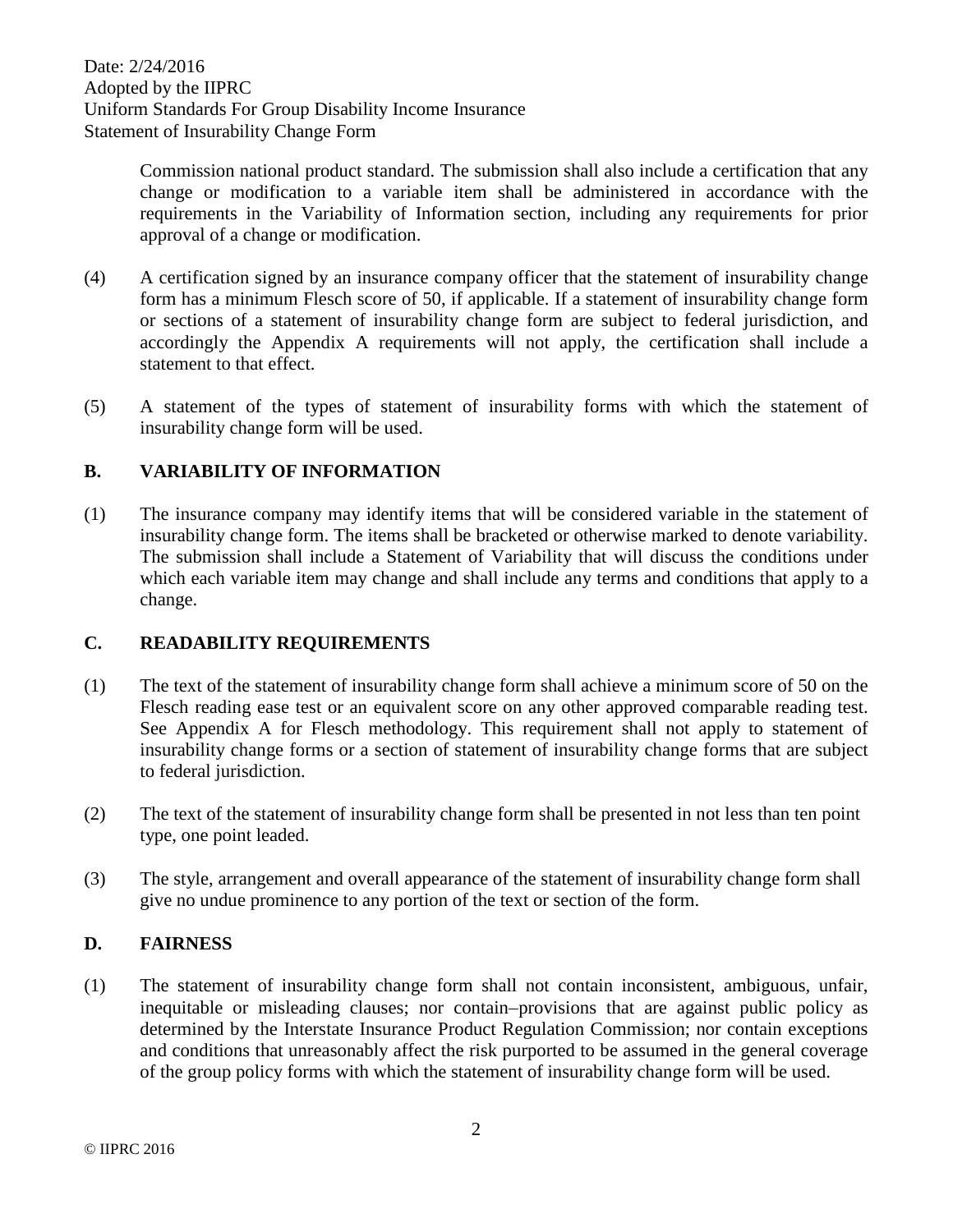#### **§ 2 STATEMENT OF INSURABILITY CHANGE FORM REQUIREMENTS**

#### **A. GENERAL**

- (1) The full corporate name of the insurance company shall appear in prominent print on the statement of insurability change forms. "Prominent print" means, for example, all capital letters, contrasting color, underlined or otherwise differentiated from the other type on the form.
- (2) Two signatures of company officers may be included in the statement of insurability change form.
- (3) A form identification number shall appear at the bottom of the statement of insurability change form in the lower left hand corner of the form. The form number shall be adequate to distinguish the form from all others used by the company. The form number shall include a prefix of ICCxx (where xx represents the appropriate year the form was submitted for filing) to indicate it has been approved by the Interstate Insurance Product Regulation Commission.
- (4) The statement of insurability change form shall specify the name of the proposed insured, the date of the statement of insurability, and the group policy number, if one had been assigned.
- (5) The statement of insurability change form shall include a statement that each person signing the statement of insurability change form agrees that all representations made in the form are true and complete to the best of that person's knowledge and belief on the date signed.
- (6) The statement of insurability change form shall include a signature section which includes the printed names and signatures of those persons who signed the statement of insurability and the date of signature.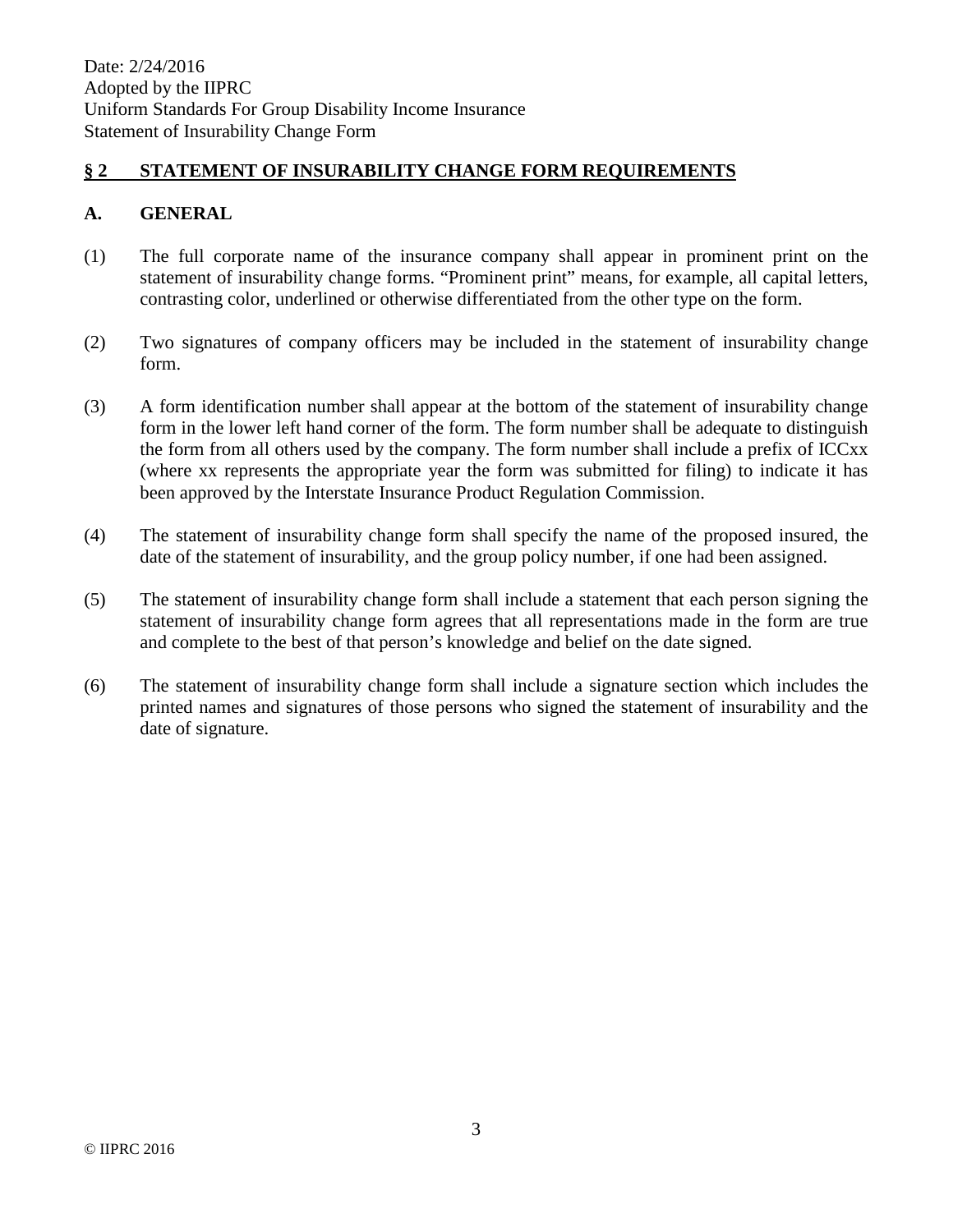Date: 2/24/2016 Adopted by the IIPRC Uniform Standards For Group Disability Income Insurance Statement of Insurability Change Form

#### **Appendix A Flesch Methodology**

The following measuring method shall be used in determining the Flesch score:

- (1) For policy forms containing 10,000 words or less of text, the entire form shall be analyzed. For policy forms containing more than 10,000 words, the readability of two, 200-word samples per page may be analyzed instead of the entire form. The sample shall be separated by at least 20 printed lines.
- (2) The number of words and sentences in the text shall be counted and the total number of words divided by the total number of sentences. The figure obtained shall be multiplied by a factor of 1.015.
- (3) The total number of syllables shall be counted and divided by the total number of words. The figure obtained shall be multiplied by a factor of 84.6.
- (4) The sum of the figures computed under (2) and (3) subtracted from 206.835 equals the Flesch reading ease score for the policy form.
- (5) For purposes of  $(2)$ ,  $(3)$ , and  $(4)$ , the following procedures shall be used:
	- (a) A contraction, hyphenated word, or numbers and letters, when separated by spaces, shall be counted as one word;
	- (b) A unit of words ending with a period, semicolon, or colon, but excluding headings and captions, shall be counted as a sentence; and
	- (c) A syllable means a unit of spoken language consisting of one or more letters of a word as divided by an accepted dictionary. Where the dictionary shows two or more equally acceptable pronunciations of a word, the pronunciation containing fewer syllables may be used.
- (6) The term "text" as used in this section shall include all printed matter except the following:
	- (a) The name and address of the insurance company; the name, number or title of the group policy; and;
	- (b) Any language which is drafted to conform to the requirements of any federal law or regulation; any policy language required by any collectively bargained agreement; any medical terminology; any words which are defined in the statement of insurability; and any language required by law or regulation; provided, however, the insurance company identifies the language or terminology excepted by the paragraph and certifies, in writing, that the language or terminology is entitled to be excepted by this paragraph.